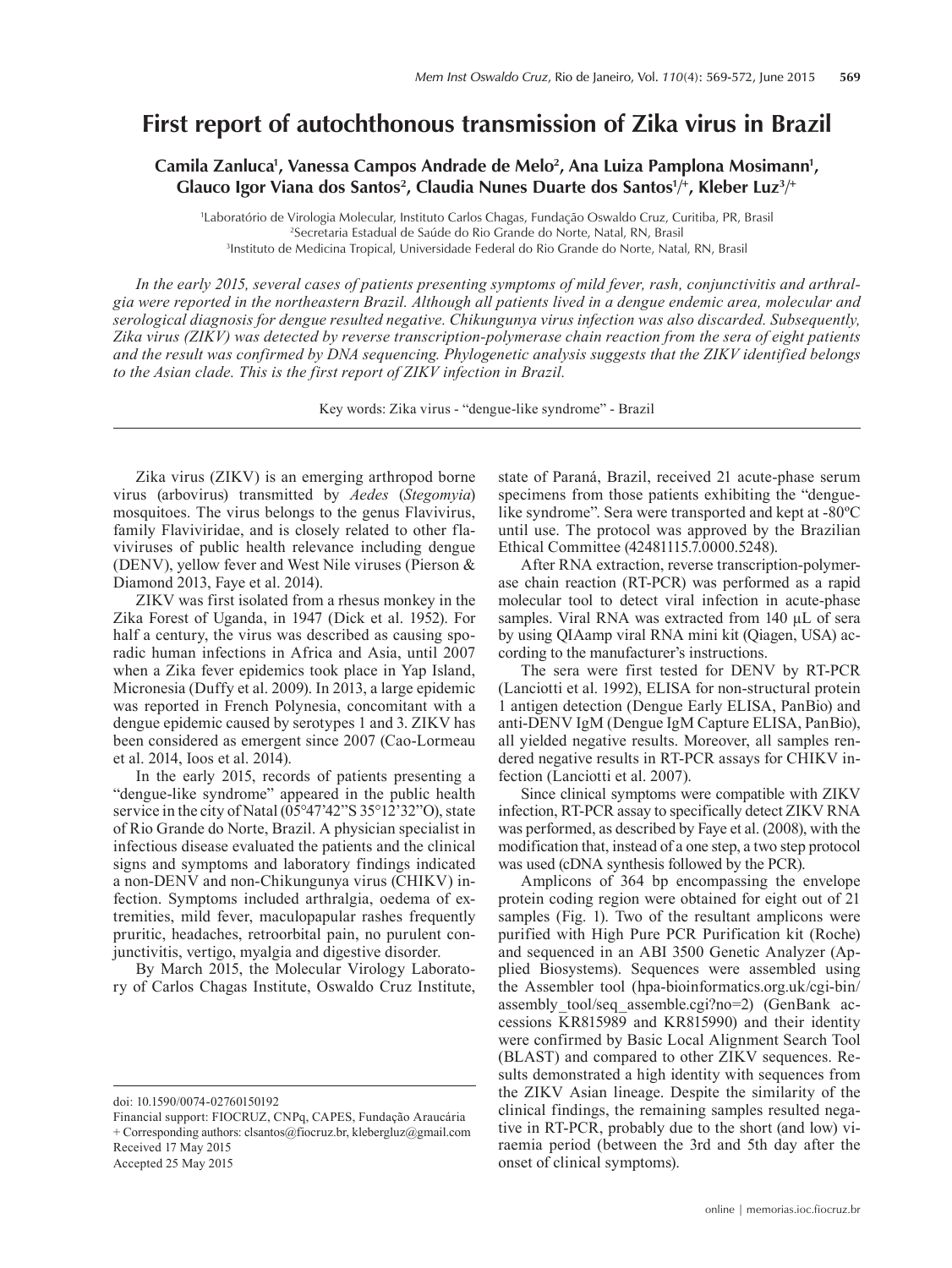

Fig. 1: agarose gel electrophoresis of reverse transcription-polymerase chain reaction assays for Zika virus (ZIKV) detection. The arrow indicates the 364 bp amplicon expected for ZIKV. RNA extracted from serum samples of patients in acute-phase of dengue fever and Chikungunya fever and a negative serum sample were included as negative controls. CHIKV: Chikungunya virus; M: molecular size marker; 1-21: serum samples.



Fig. 2: phylogenetic analysis based on partial *E* gene nucleic acid sequence (nt 1655-1984 according to AY632535) of a 2015 Brazilian strain of Zika virus. The tree was inferred using the maximum likelihood algorithm based on the Kimura two-parameter model with invariant sites as implemented in MEGA 6.05. The numbers shown to the left of the nodes represent bootstrap support values > 70 (1,000 replicates). The tree was rooted with Spondoweni virus and branch lengths do not represent genetic distance. Strains were labelled according to GenBank accession /country 2-letter acronym/year of isolation.

Phylogenetic analysis of the sequences (Fig. 2) placed the Brazilian strains in a clade with sequences from the Asian lineage. The highest identity scores in BLAST were observed with the H/PF/2013 (99%, GenBank accession KJ776791), CK-ISL 2014 (99%, GenBank accession KJ634273) and FSS13025 (99%, GenBank accession JN860885) isolates. The two generated sequences

were identical between themselves in the region that was analysed (Fig. 2) and was identified as 15095\_BR\_2015. These results corroborate previously published data about the spread of the ZIKV Asian lineage that was first reported in the outbreaks of the Pacific Islands (Musso et al. 2014). To track the introduction of ZIKV in Brazil a retrospective and more extensive analysis of additional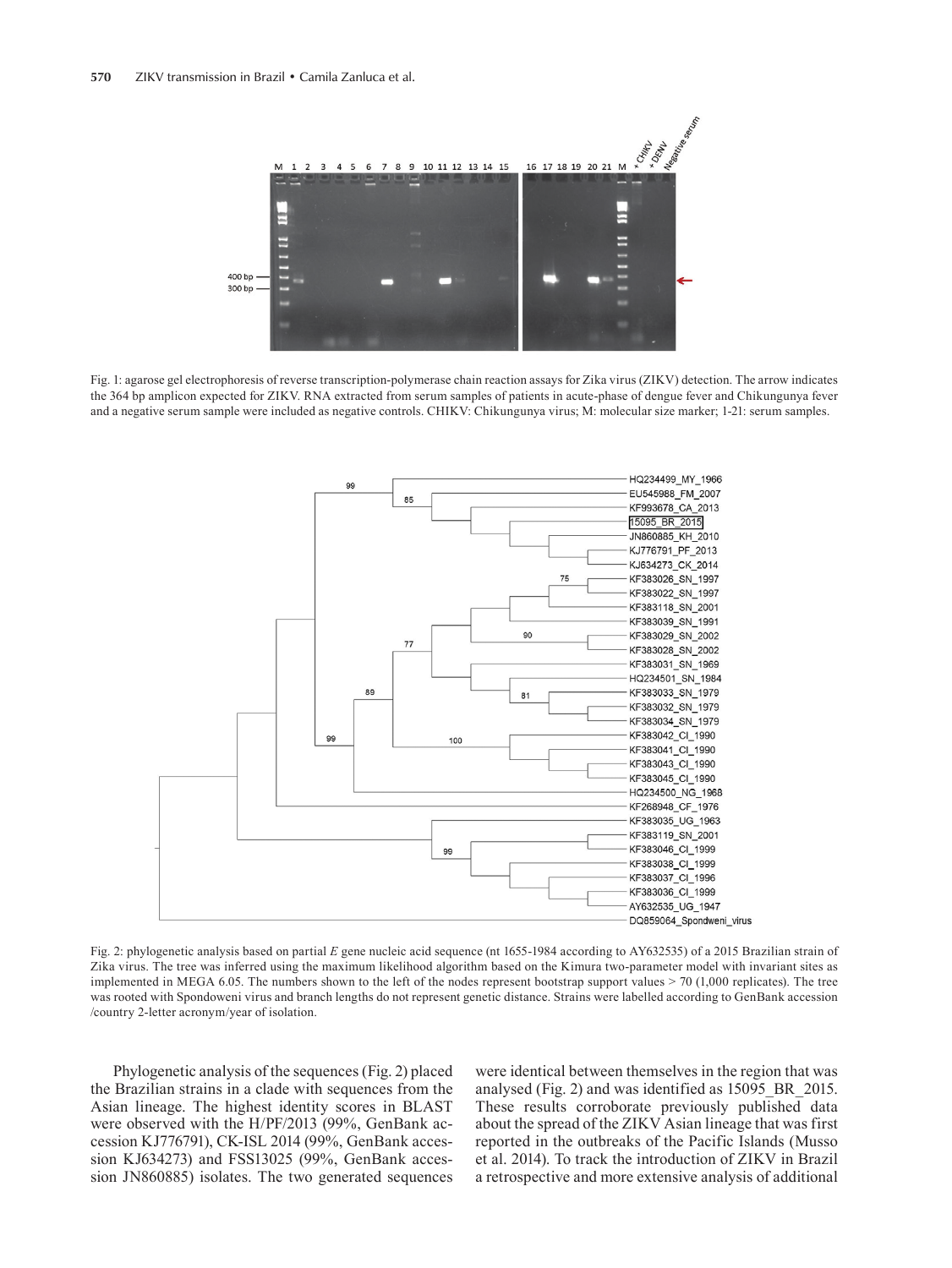

Fig. 3: Zika virus clinical findings in patients from Natal, state of Rio Grande do Norte, Brazil. A: lymphadenopathy; B: maculopapular rash; C: periarticular swelling.

samples from other Brazilian regions is needed, as well as a complete viral genetic characterisation. However, one plausible hypothesis is the arrival of the new emergent virus during the soccer World Cup in 2014.

Seven of the eight patients with confirmed ZIKV disease were female, the median age was 39 years (range, 18- 65), all of them lived in Natal and had relatives with the same symptoms. The most commonly reported symptoms were maculopapular rash (100%) (Fig. 3) and pain. The pain scale was applied for six of them and the pain levels were high in most patients, with levels of zero (1/7), seven  $(2/7)$ , nine  $(1/7)$  or 10  $(2/7)$ . The pain duration ranged from two-15 days, except for one patient who had pain for more than 21 days. Other symptoms included headache (6/8), retroorbital pain (4/8) and myalgia (6/8). Myalgia was not intense. Joint pain was reported for seven patients, including pain in the hands (5), ankle (4), elbow (4), knee and wrist (3) and foot (2); one patient reported cervical pain.

During the clinical examination, all the patients were haemodynamically normal and periarticular swelling (Fig. 3) was present in six of them, with predominance in the hands (50%). Fever was reported in six patients, but high fever (around 39ºC) in only two. The duration of fever ranged from one-eight days. Submandibular or cervical lymphadenopathy (Fig. 3) occurred in three patients. No purulent conjunctivitis was observed. ZIKV can produce a clinical relevant disease, which lasts for approximately two weeks. The patients observed in Natal had intense pain resembling CHIKV infection, but the clinical course was shorter. To date, no death or complications were associated with ZIKV illness in Natal.

The blood cell count revealed that only two patients had leukopaenia, the others had normal levels of leukocytes and neutrophils and platelets were normal in all of them. The tourniquet tests were negative in seven of the patients.

We report here the first identification of ZIKV as the causative agent of an outbreak in the northeastern Brazil. It represents the first autochthonous transmission of ZIKV in the country. Although most of the patients had mild illness, clinicians and public health officials should be aware of the risk of expansion of this new emerging virus, especially given the naïve immunological status of the Brazilian population. Spreading of the disease in the country might occur by virtue of the large population mobility and the widespread occurrence of the transmitting vectors. Furthermore the complex epidemiological context with the co-circulation of DENV, CHIKV and ZIKV cannot be neglected. DENV and ZIKV (Dupont-Rouzeyrol et al. 2015) or DENV and CHIKV (Caron et al. 2012) co-infections have already been reported.

The effect of the concurrent outbreaks caused by these three different arboviruses is unknown. ZIKV disease was associated with neurological and autoimmune complications in a context of concurrent circulation with DENV in French Polynesia (Roth et al. 2014). DENV also circulates in Natal. Further studies are needed to unveil whether co-infection and subsequent infection by different arboviruses can affect the course of the disease, the occurrence of severe cases and the ways of transmission (vertical, perinatal, sexual) (Foy et al. 2011, Besnard et al. 2014, Musso et al. 2015). Of interest, recent paper by Gourinat et al. (2015) shows evidence of virus secretion in urine for more than 10 days after onset of disease.

The correct clinical and laboratorial differential diagnosis between acute ZIKV, CHIKV and DENV infection will contribute to the patients' prognosis and to drive surveillance actions.

## **ACKNOWLEDGEMENTS**

To the Sequencing Platform of the Department of Biochemistry and Molecular Biology of the Federal University of Paraná, for viral genomic sequencing, to Dr Helisson Faoro, for discussion, and to Dra Andreia Suzukawa, for technical assistance.

## **REFERENCES**

- Besnard M, Lastère S, Teissier A, Cao-Lormeau VM, Musso D 2014. Evidence of perinatal transmission of Zika virus, French Polynesia, December 2013 and February 2014. *Euro Surveill 19*: 20751.
- Cao-Lormeau VM, Roche C, Teissier A, Robin E, Berry AL, Mallet HP, Sall AA, Musso D 2014. Zika virus, French Polynesia, South Pacific, 2013. *Emerg Infect Dis 20*: 1084-1086.
- Caron M, Paupy C, Grard G, Becquart P, Mombo I, Nso BB, Kassa Kassa F, Nkoghe D, Leroy EM 2012. Recent introduction and rapid dissemination of Chikungunya virus and dengue virus serotype 2 associated with human and mosquito co-infections in Gabon, Central Africa. *Clin Infect Dis 55*: e45-53.
- Dick GWA, Kitchen SF, Haddow AJ 1952. Zika virus. I. Isolations and serological specificity. *Trans R Soc Trop Med Hyg 46*: 509-520.
- Duffy MR, Chen TH, Hancock WT, Powers AM, Kool JL, Lanciotti RS, Pretrick M, Marfel M, Holzbauer S, Dubray C, Guillaumot L, Griggs A, Bel M, Lambert AJ, Laven J, Kosoy O, Panella A, Biggerstaff BJ,